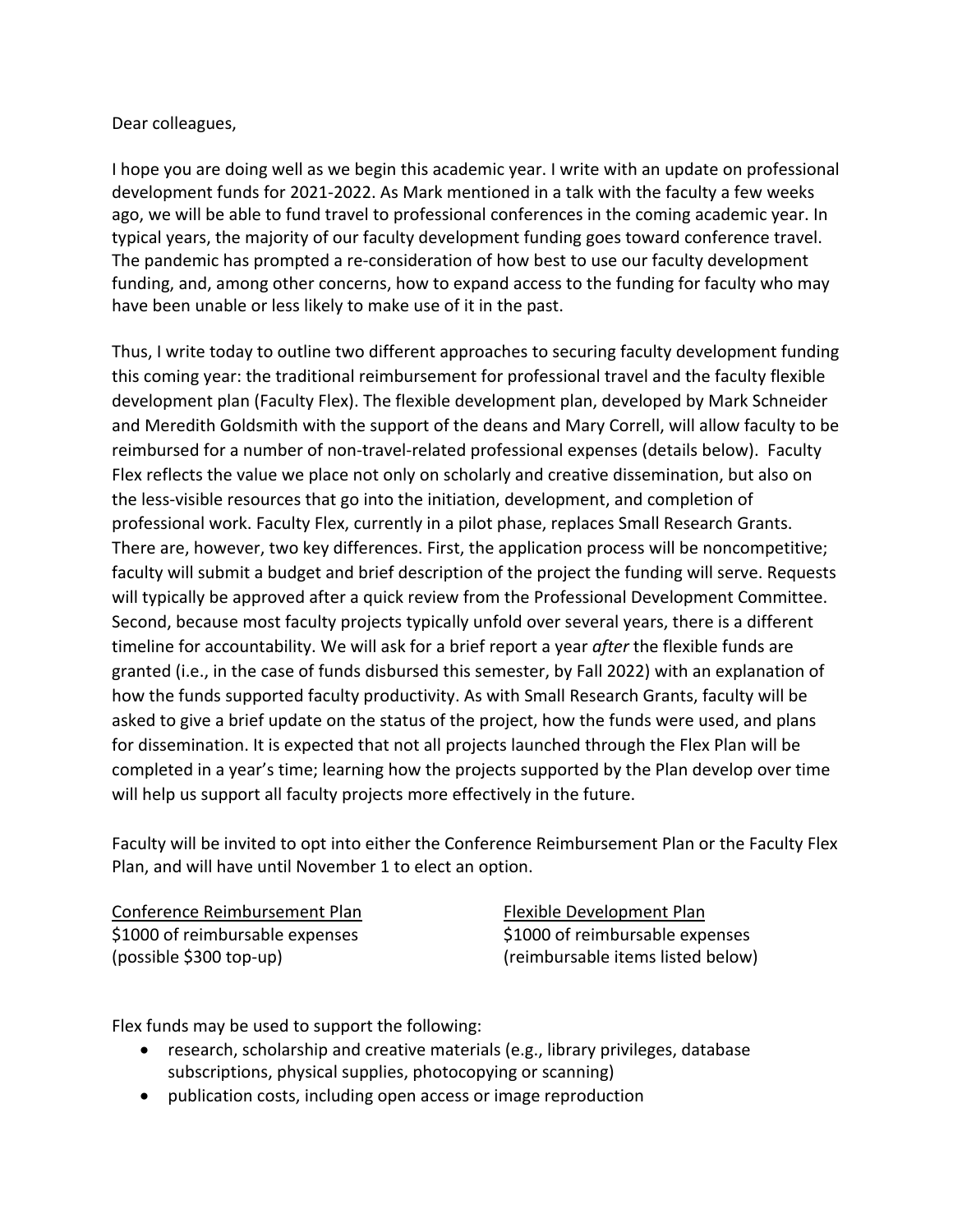- travel to off-campus research sites (including parking and public transit costs)
- professional dues (for journal subscriptions, check with the Library first)
- • professional services (e.g., Mechanical Turk, copy/developmental editing, proofreading, indexing)
- software or datasets
- small equipment (typically less than \$500) or repairs
- • travel expenses and/or registration for physical or virtual conferences up to \$300 (may be combined with other expenses above)
- • participation in conferences or meetings where your primary responsibility is typically characterized as service to the profession (chair or presider, a board member or an executive in a professional society, member of a professional committee)

At present, flexible funds cannot be used for:

- travel for family or dependents to professional conferences or research sites
- improvements to or equipment for home offices
- cost of home internet
- childcare
- pet care or housekeeping in support of one's professional work

 This information will be posted on the faculty development web site. Faculty will be encouraged to fill out either the conference reimbursement survey OR the faculty flex plan survey by November 1; final decisions must be made by January 15.

Please refer to the FAQ below, which may help address specific questions.

Thanks for your attention,

 Meredith Goldsmith Associate Dean of the College

## **FAQ**

Q. So what exactly is changing, in a few sentences?

 A. In the past, we have supported faculty travel up to \$1000 for every faculty member, with the possibility of additional competitive, non-guaranteed funding up to a total of \$2000 per year. Starting this year, we will support faculty travel up to \$1000, with the possibility of additional funding up to a total of \$1300 per year. Additionally, we will also support up to \$1000 in non- travel professional expenses for every faculty member. Faculty will be asked to select either the travel or the "flex" (non-travel) option each Fall.

Q. Is this change a response to budgetary pressures?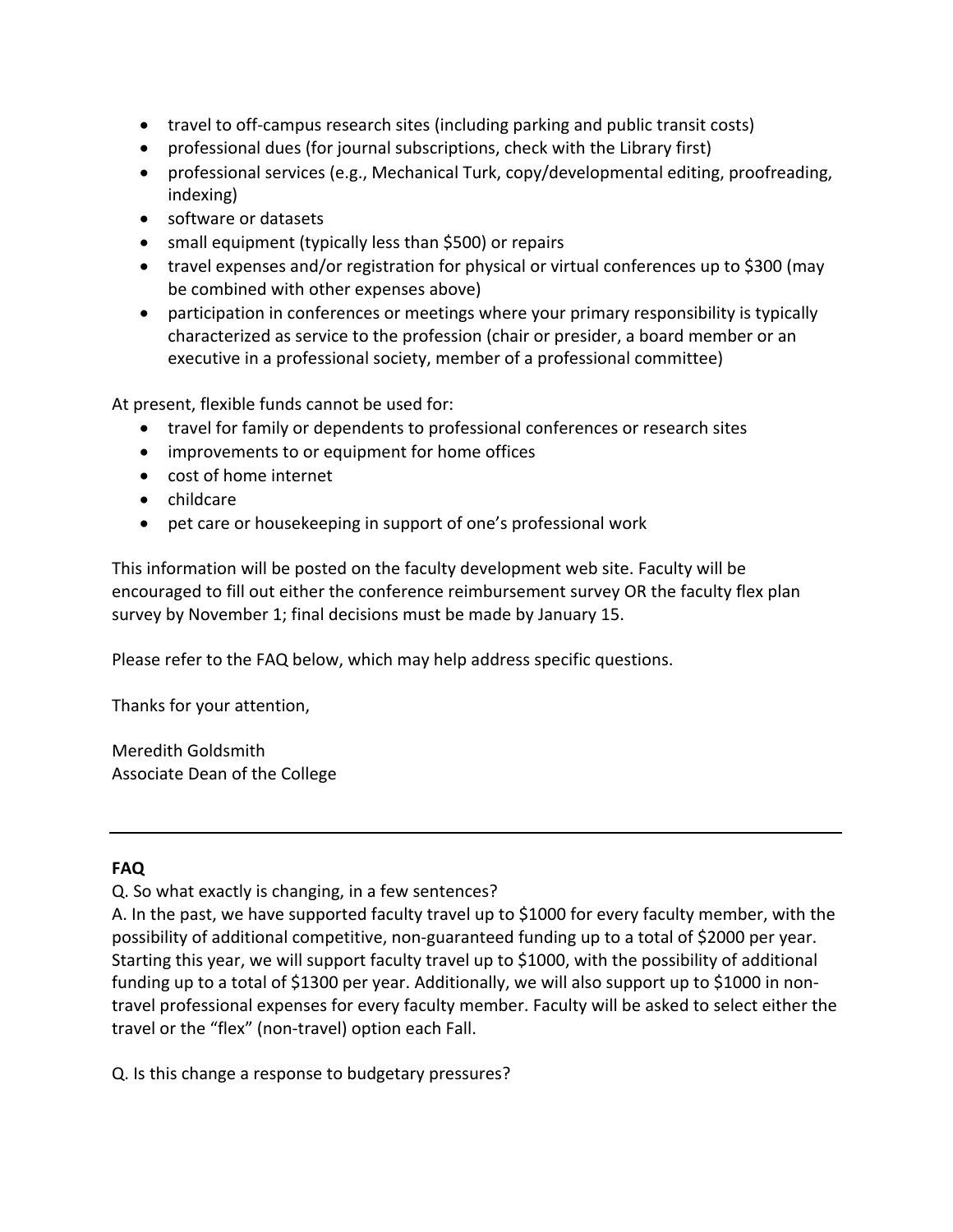A. No. We anticipate that faculty development spending will continue at similar or slightly higher levels than previously, and in fact, we aim to increase the net amount of faculty development funding in future. The change will be largely budget-neutral.

## Q. Why are we making this change, and why now?

 A. In the interest of moving toward a more equitable distribution of funds, we aim to enable faculty who may not have taken advantage of college faculty development funds in the past to do so. We also wish to acknowledge that faculty work is highly individualized and that needs for resources evolve over time. By allowing faculty to determine the best use of their research support, our approach to faculty development emphasizes that "one size does not fit all." By piloting this approach this year, we will develop a greater insight into faculty needs so that we can improve in the future.

 Q. You mention the pandemic. Does this mean that after the pandemic is over, we'll return to previous practice?

 A. This is a pilot year. We'll assess the effectiveness of this approach at the end of the year before making determinations for the 2022-2023 academic year.

 Q. What happens if I forget to choose which option I want by the deadline? Or if I change my mind about which option I want?

 A. The office will send a reminder by October 15 of the November 1 deadline. There will be some limited opportunities to change options until January 15. If you need to switch options, please email the dean's office as soon as possible.

 Q. To pursue my professional work, I need paid childcare. Is support for childcare expenses off the table?

 A. Supporting childcare may raise issues of taxation and college liability; thus, we are unable to direct funds toward it at this time. However, we are aware of the importance of this issue and are continuing to research it, and hope to be able to support it in the future.

 Q. If I understand right, there is now a hard cap of \$1300 per year on travel funding. If I need more money than this to attend my conference, are there alternative sources of funding? A. Faculty may petition for funds up to \$1500, though additional support is not guaranteed. Faculty with budgets from grants, start-up accounts, or endowed chairships should use those sources first for either option.

 Q. Will other funding opportunities supported by the professional development committee remain in place?

 A. Yes. There will still be funding for Pearlstine Grants, Staiger Grants, Summer Grants, Student Humanities Research Assistantships, and Van Sant grants.

 Q: I want to avoid out-of-pocket expenses for my purchases. How do I do that? A: Faculty using the flex plan should work with **purchasing@ursinus.edu** to procure supplies because the College qualifies for favorable pricing and tax exemption on many items. Faculty